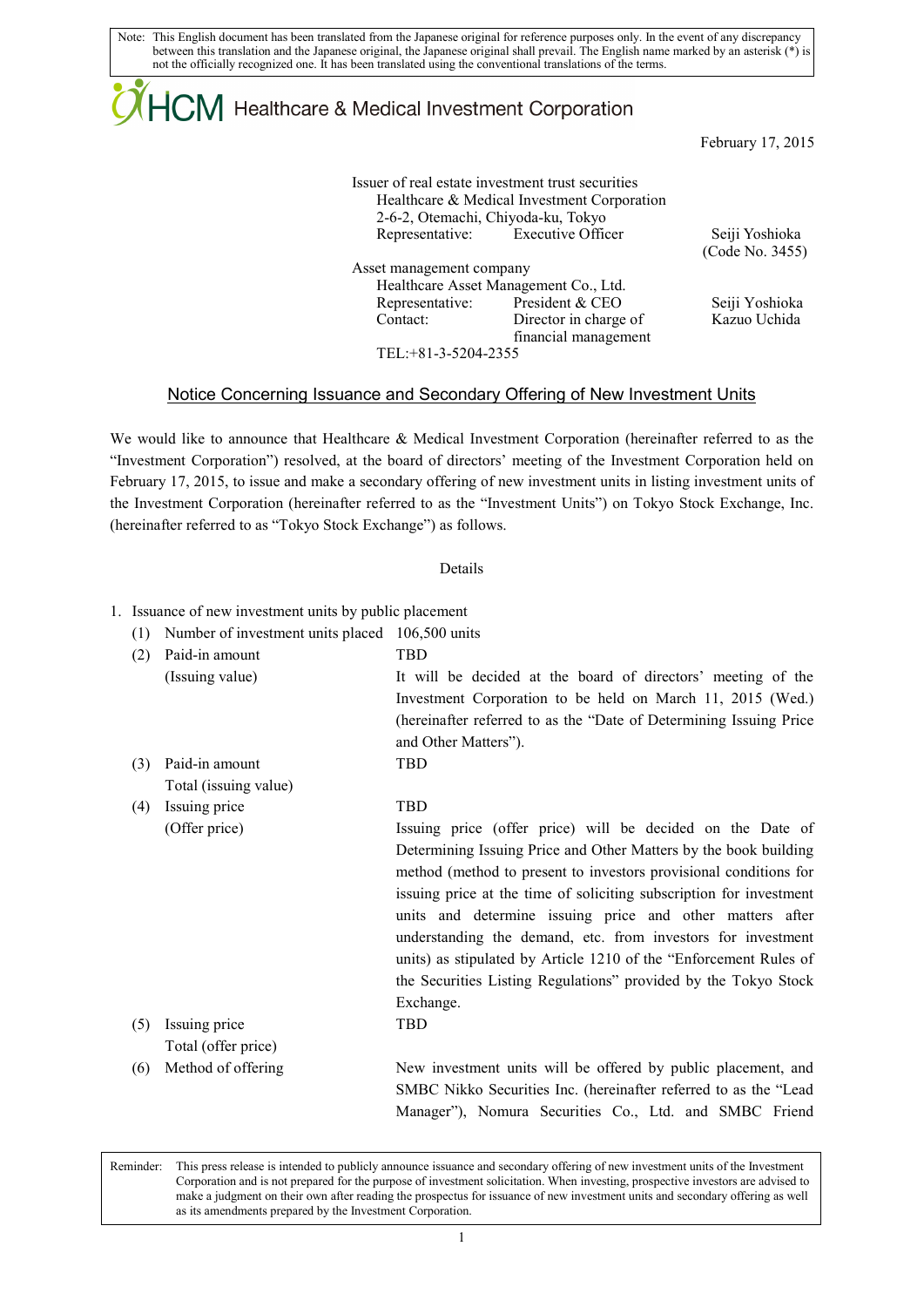# **HCM** Healthcare & Medical Investment Corporation

Securities Co., Ltd. (hereinafter referred to as the "Underwriters" collectively with the Lead Manager) will underwrite all investment units to be publicly placed.

- (7) Details of underwriting agreement The Underwriters will pay to the Investment Corporation the total paid-in amount (issuing value) on the due date of payment as described in (11) below, and the difference between the total issuing price (offer price) and the total paid-in amount (issuing value) will be the proceeds the Underwriters will receive. The Investment Corporation will not pay underwriting fee to the Underwriters.
- (8) Book building period From March 5, 2015 (Thur.) to March 10, 2015 (Tue.)
- (9) Subscription unit One unit or more by unit
- (10) Period of application From March 12, 2015 (Thur.) to March 17, 2015 (Tue.)
- (11) Due date of payment March 18, 2015 (Wed.)
- (12) Delivery date March 19, 2015 (Thur.)
- (13) Paid-in amount (issuing value), issuing price (offer price) and other matters necessary to issue new investment units by public placement will be determined at the board of directors' meetings of the Investment Corporation to be held from now on.
- (14) Each item above is subject to effectuation of notification based on the Financial Instruments and Exchange Act.
- 2. Secondary offering of investment units (by over-allotment)
	- (1) Number of investment units offered 12,000 units

The number of investment units offered mentioned above represents the upper limit of the number of investment units offered by over-allotment by SMBC Nikko Securities Inc., the Lead Manager of the public placement, separate from the public placement, after considering the demand and other matters concerning the public placement. The number of investment units offered mentioned above may decrease, or secondary offering by over-allotment may not be implemented at all depending on the demand and other matters for the public placement. The number of investment units offered will be decided at the board of directors' meeting of the Investment Corporation to be held on the Date of Determining Issuing Price and Other Matters, after considering the demand and other matters for the public placement. (2) Underwriter SMBC Nikko Securities Inc. (3) Secondary offer price TBD

Secondary offer price will be decided on the Date of Determining Issuing Price and Other Matters. Secondary offer price will be the same as the issuing price (offer price) of the public placement. (4) Total secondary offer value TBD

(5) Method of secondary offering The Investment Units (hereinafter referred to as the "Investment Units Borrowed") which SMBC Nikko Securities Inc., the Lead Manager of the public placement, borrows from Sumitomo Mitsui Banking Corporation, NEC Capital Solutions Limited and SHIP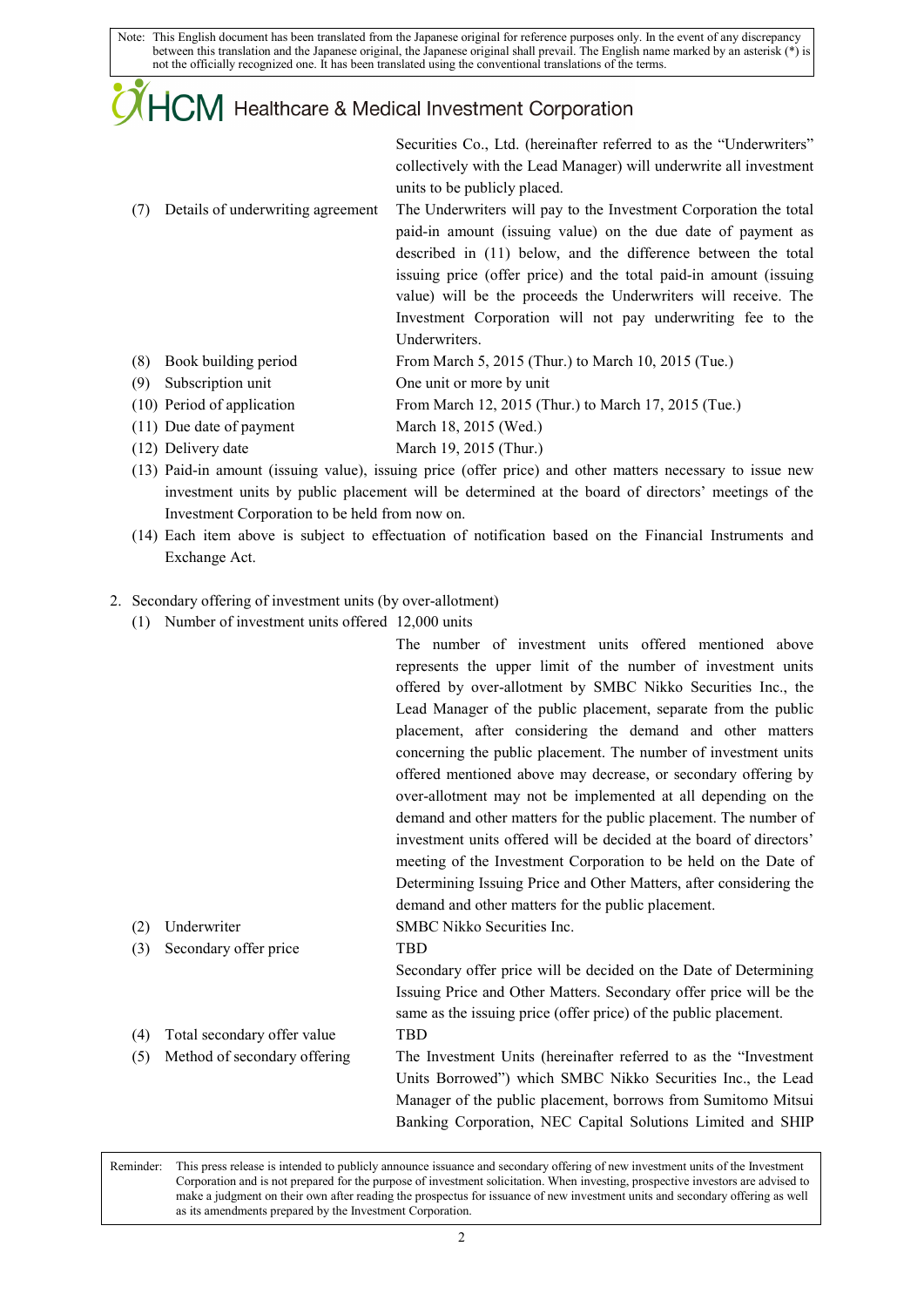## $\mathsf{ICM}\xspace$  Healthcare & Medical Investment Corporation

HEALTHCARE HOLDINGS, INC. (hereinafter referred to as the "Designated Party") separate from the public placement, with 12,000 units as an upper limit, will be offered after considering the demand and other matters concerning the public placement. However, this borrowing and lending is subject to sale of 10,568 units of the Investment Units to the Designated Party as described in "<Reference> 5. Designation of allocated party" below.

- (6) Subscription unit One unit or more by unit
- (7) Period of application From March 12, 2015 (Thur.) to March 17, 2015 (Tue.)
- (8) Delivery date March 19, 2015 (Thur.)
- (9) Secondary offer price and other matters necessary for the secondary offering of investment units will be determined at the board of directors' meetings of the Investment Corporation to be held from now on.
- (10) Each item above is subject to effectuation of notification based on the Financial Instruments and Exchange Act.

### 3. Issuance of new investment units by third-party allotment

(1) Number of investment units placed 12,000 units

| (2) | Paid-in amount        | TBD                                                                  |
|-----|-----------------------|----------------------------------------------------------------------|
|     | (Issuing value)       | It will be decided at the board of directors' meeting of the         |
|     |                       | Investment Corporation to be held on the Date of Determining         |
|     |                       | Issuing Price and Other Matters. Paid-in amount (issuing value)      |
|     |                       | will be the same as the paid-in amount (issuing value) of the public |
|     |                       | placement.                                                           |
| (3) | Paid-in amount        | TBD                                                                  |
|     | Total (issuing value) |                                                                      |
| (4) | Allotted party        | SMBC Nikko Securities Inc.                                           |
| (5) | Subscription unit     | One unit or more by unit                                             |

- (6) Period of application April 20, 2015 (Mon.) (Application deadline)
- (7) Due date of payment April 21, 2015 (Tue.)
- (8) For investment units that no investor will subscribe for during the period of application (application deadline) mentioned in (6) above, issuance will be canceled.
- (9) Paid-in amount (issuing value) and other matters necessary to issue new investment units by the third-party allotment will be determined at the board of directors' meetings of the Investment Corporation to be held from now on.

<Reference>

- 1. The Investment Units will get listed on the Tokyo Stock Exchange on March 19, 2015 (Thur.) (hereinafter referred to as the "Date of Listing (Starting Trading)").
- 2. Secondary offering by over-allotment, etc.

Secondary offering of the Investment Units (by over-allotment) may be implemented which SMBC Nikko Securities Inc., the Lead Manager of the public placement, borrows from the Designated Party separate from the public placement, with 12,000 units as an upper limit (however, this borrowing and lending is subject to sale of 10,568 units of the Investment Units for the public placement to the Designated Party), after considering the demand and other matters concerning the public placement. The number of investment units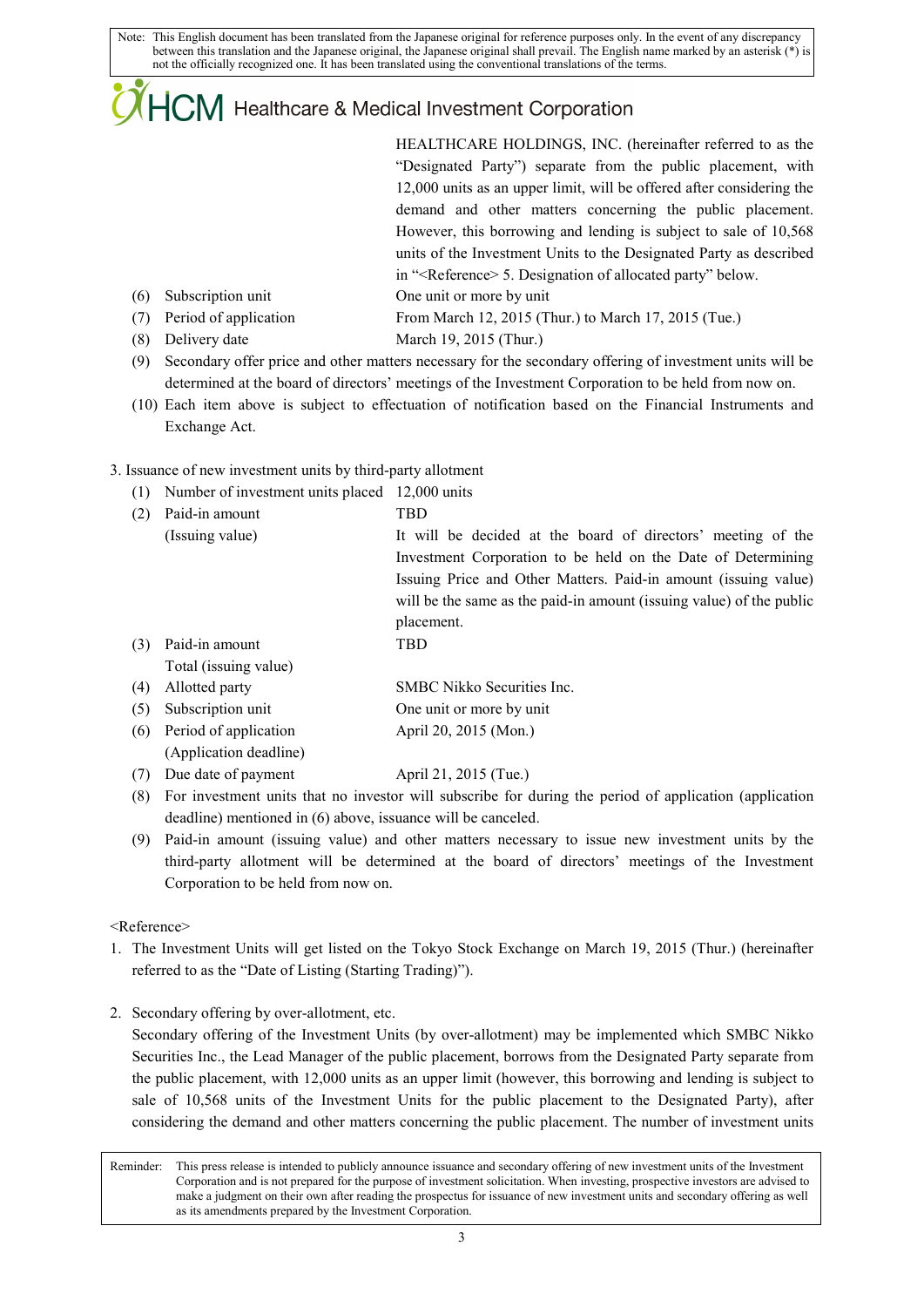# $\sum$ M Healthcare & Medical Investment Corporation

offered by over-allotment represents the maximum number of investment units which can be offered and may decrease, or secondary offering by over-allotment may not be implemented at all depending on the demand and other matters for the public placement.

In relation to secondary offering by over-allotment, in order to allow SMBC Nikko Securities Inc. to acquire the Investment Units necessary to return the Investment Units Borrowed, the Investment Corporation resolved, at the board of directors' meeting of the Investment Corporation held on February 17, 2015 (Tue.), to newly issue 12,000 of the Investment Units by third-party allotment (hereinafter referred to as the "Third-Party Allotment") with SMBC Nikko Securities Inc. as an allotted party with April 21, 2015 (Tue.) as a due date of payment.

In addition, SMBC Nikko Securities Inc. may buy the Investment Units up to the number of units subject to secondary offering by over-allotment on Tokyo Stock Exchange (hereinafter referred to as the "Syndicate Cover Transaction") for the purpose of returning the Investment Units Borrowed during a period from the Date of Listing (Starting Trading) to April 16, 2015 (Thur) (hereinafter called the "Syndicate Cover Transaction Period"). All the Investment Units SMBC Nikko Securities Inc. buys by the Syndicate Cover Transaction will be used to return the Investment Units Borrowed. At the discretion of SMBC Nikko Securities Inc., they may not execute the Syndicate Cover Transaction at all or may stop the Syndicate Cover Transaction before the number of units bought reaches the number of units subject to secondary offering by over-allotment during the Syndicate Cover Transaction Period.

For the number of units calculated by deducting the number of units bought by the Syndicate Cover Transaction and used to return the Investment Units Borrowed from the number of units subject to secondary offering by over-allotment, SMBC Nikko Securities Inc. plans to acquire the Investment Units based on the allotment determined by the Third-Party Allotment. Therefore, there may be no subscription for the investment units issued by the Third-Party Allotment in whole or part, and as a result, the final number of units issued by the Third-Party Allotment may decrease due to forfeiture, or issuance may not be implemented at all.

| 3. Changes in the number of outstanding investment units by the issuance of new investment units |                                                                    |                |        |
|--------------------------------------------------------------------------------------------------|--------------------------------------------------------------------|----------------|--------|
|                                                                                                  | Current number of outstanding investment units                     | $2,000$ units  |        |
|                                                                                                  | Number of investment units added by issuance of new investment     |                |        |
|                                                                                                  | units by public placement                                          | 106,500 units  |        |
|                                                                                                  | Total number of outstanding investment units after issuance of new |                |        |
|                                                                                                  | investment units by public placement                               | 108,500 units  |        |
|                                                                                                  | Number of investment units added by issuance of new investment     |                |        |
|                                                                                                  | units by the Third-Party Allotment                                 | $12,000$ units | (Note) |
|                                                                                                  | Total number of outstanding investment units after issuance of new |                |        |
|                                                                                                  | investment units by the Third-Party Allotment                      | 120,500 units  | (Note) |

(Note) It represents the number of units SMBC Nikko Securities Inc. subscribes for and to be issued subsequently of all investment units offered by the Third-Party Allotment.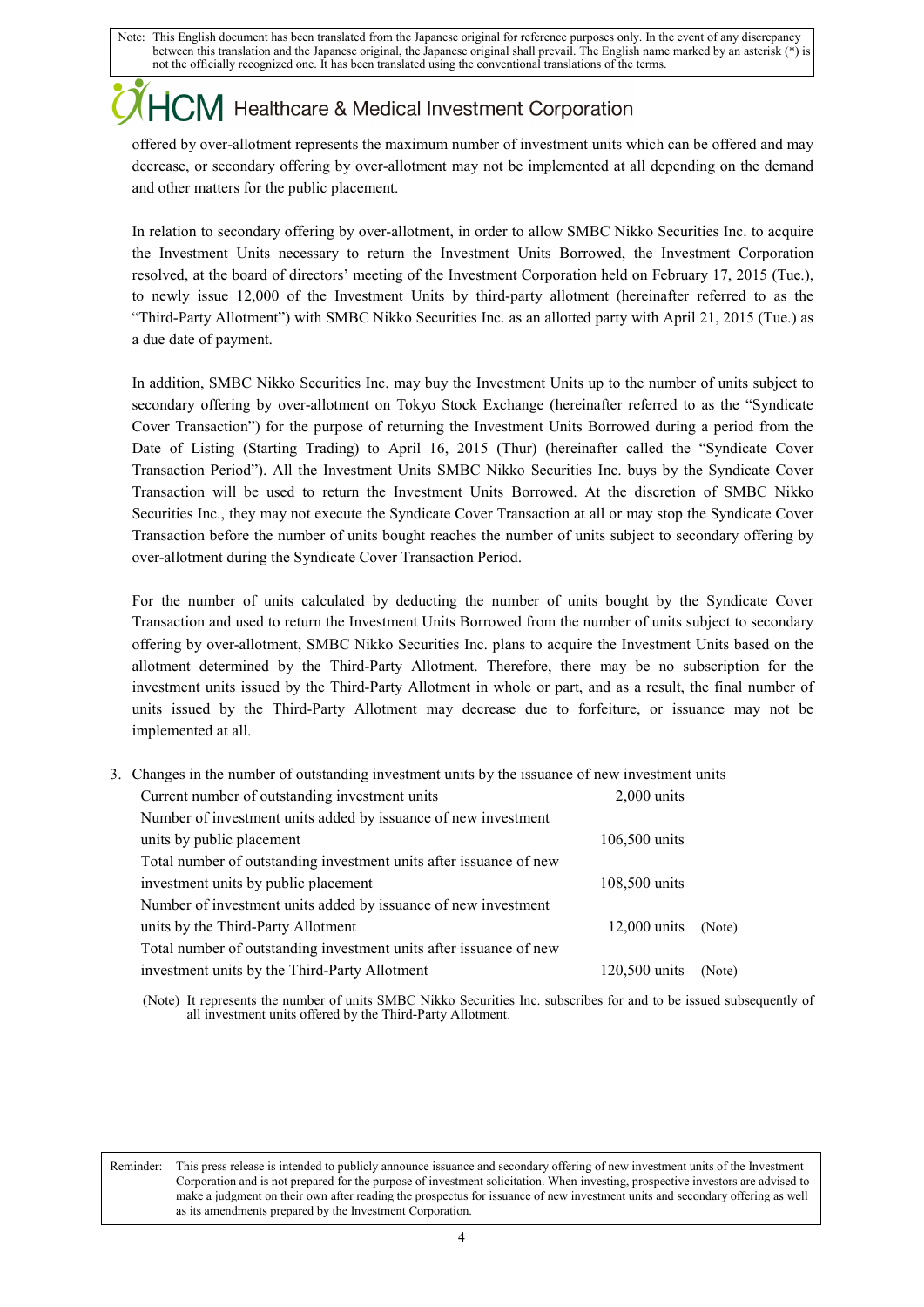### $\sum$ M Healthcare & Medical Investment Corporation

### 4. Reason for issuance (usage of funds raised), etc.

- (1) Amount of funds raised (estimated net amount)
	- 11,850,000,000 yen (upper limit)
	- (Note) It represents the sum of the proceeds from the public placement of 10,650,000,000 yen and the maximum proceeds from issuance of new investment units by the Third-Party Allotment of 1,200,000,000 yen. The above-mentioned amount is the estimate as of today.
- (2) Specific usage and planned date of disbursement of funds raised

The Investment Corporation will use the proceeds from the public placement to repay a part of the funds to acquire assets the Investment Corporation plans on acquiring (hereinafter referred to as the "Assets to Be Acquired"). The Investment Corporation will use the maximum proceeds from issuance of new investment units by the Third-Party Allotment resolved with the public placement on the same date to repay borrowings obtained to acquire Assets to Be Acquired or to acquire certain assets in the future (as defined by Article 2 Section 1 of the Act on Investment Trusts and Investment Corporations) as cash on hand.

5. Designation of allocated party

The Underwriters plans to sell 3,900 units, 3,334 units and 3,334 units respectively of the Investment Units subject to the public placement to Sumitomo Mitsui Banking Corporation, NEC Capital Solutions Limited and SHIP HEALTHCARE HOLDINGS, INC., shareholders of Healthcare Asset Management Co., Ltd., which are designated as buyers by the Investment Corporation.

6. Future outlook

Please see the "Notice Concerning the Forecast of the Status of Management for the Period Ending July 2015 and the Period Ending January 2016" announced today.

| Date (Year, month and | Amount of issue | Total amount of         | Abstract  |  |
|-----------------------|-----------------|-------------------------|-----------|--|
| date)                 | (thousand yen)  | investment after        |           |  |
|                       |                 | issuance (thousand yen) |           |  |
| December 9, 2014      | 200,000         | 200,000                 | Setup of  |  |
|                       |                 |                         | private   |  |
|                       |                 |                         | placement |  |

### 7. Status of past equity finance

- 8. Restriction of sale and additional issuance, etc.
	- (1) The Investment Corporation plans to request the Designated Party to promise with SMBC Nikko Securities Inc. not to sell the Investment Units without prior approval from SMBC Nikko Securities Inc. in writing during a period from the Date of Determining Issuing Price and Other Matters to a date 360 days after the delivery date of the public placement.

In the above-mentioned case, SMBC Nikko Securities Inc. plans to have a right to remove this restriction in whole or part or to shorten the restriction period at its own discretion.

(2) The Investment Corporation agrees with SMBC Nikko Securities Inc. not to issue the Investment Units (however, excluding issuance of the Investment Units by the Third-Party Allotment or by split of investment units) without prior approval from SMBC Nikko Securities Inc. in writing during a period